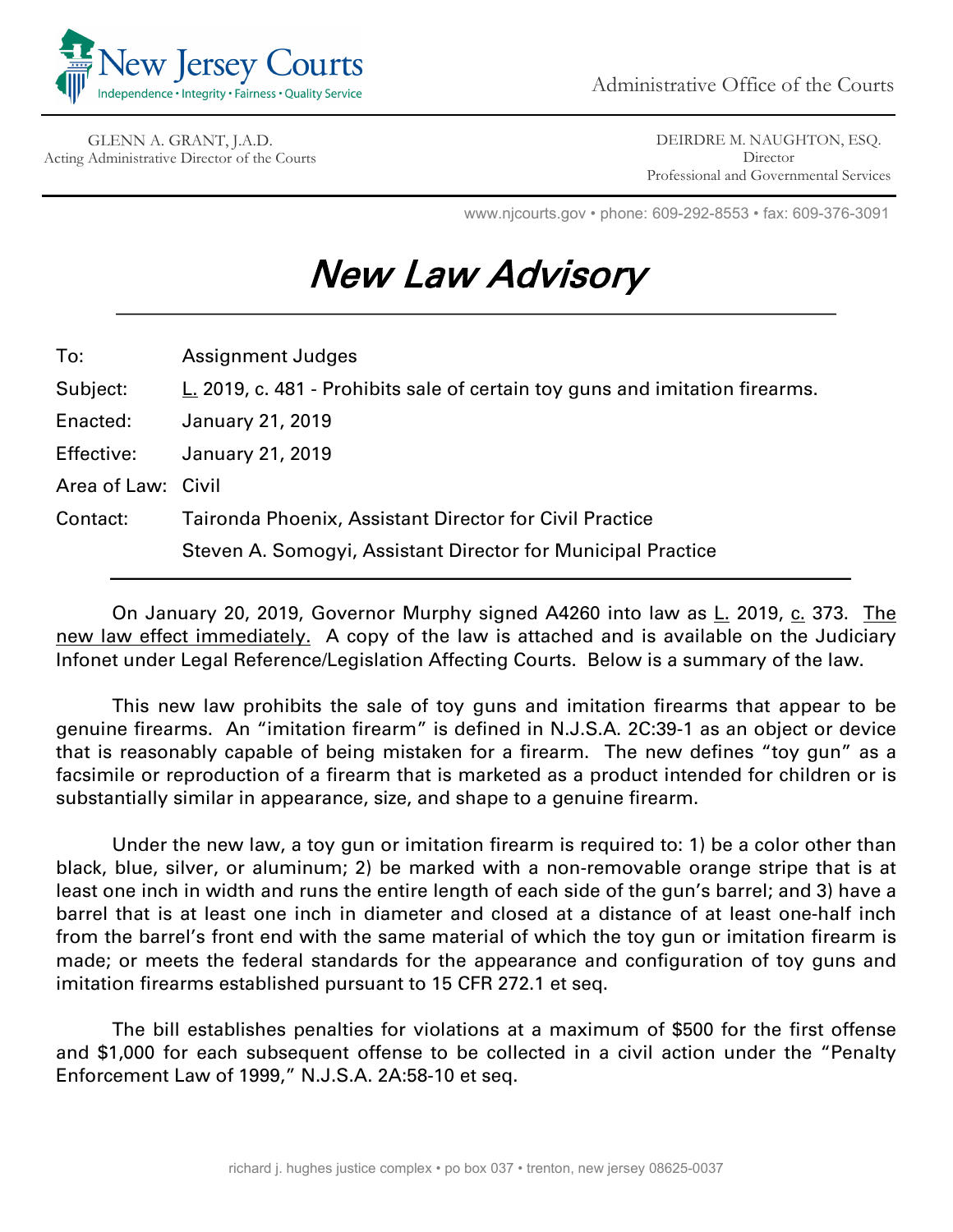Kindly advise appropriate staff of this new law. Please contact Taironda Phoenix, Assistant Director for Civil Practice, or Steven A. Somogyi, Assistant Director for Municipal Practice, with any questions regarding Chapter 481.

## Attachment

cc: Glenn A. Grant, J.A.D. Civil Presiding Judges Municipal Presiding Judges AOC Directors and Assistant Directors Trial Court Administrators Civil Division Managers Municipal Division Managers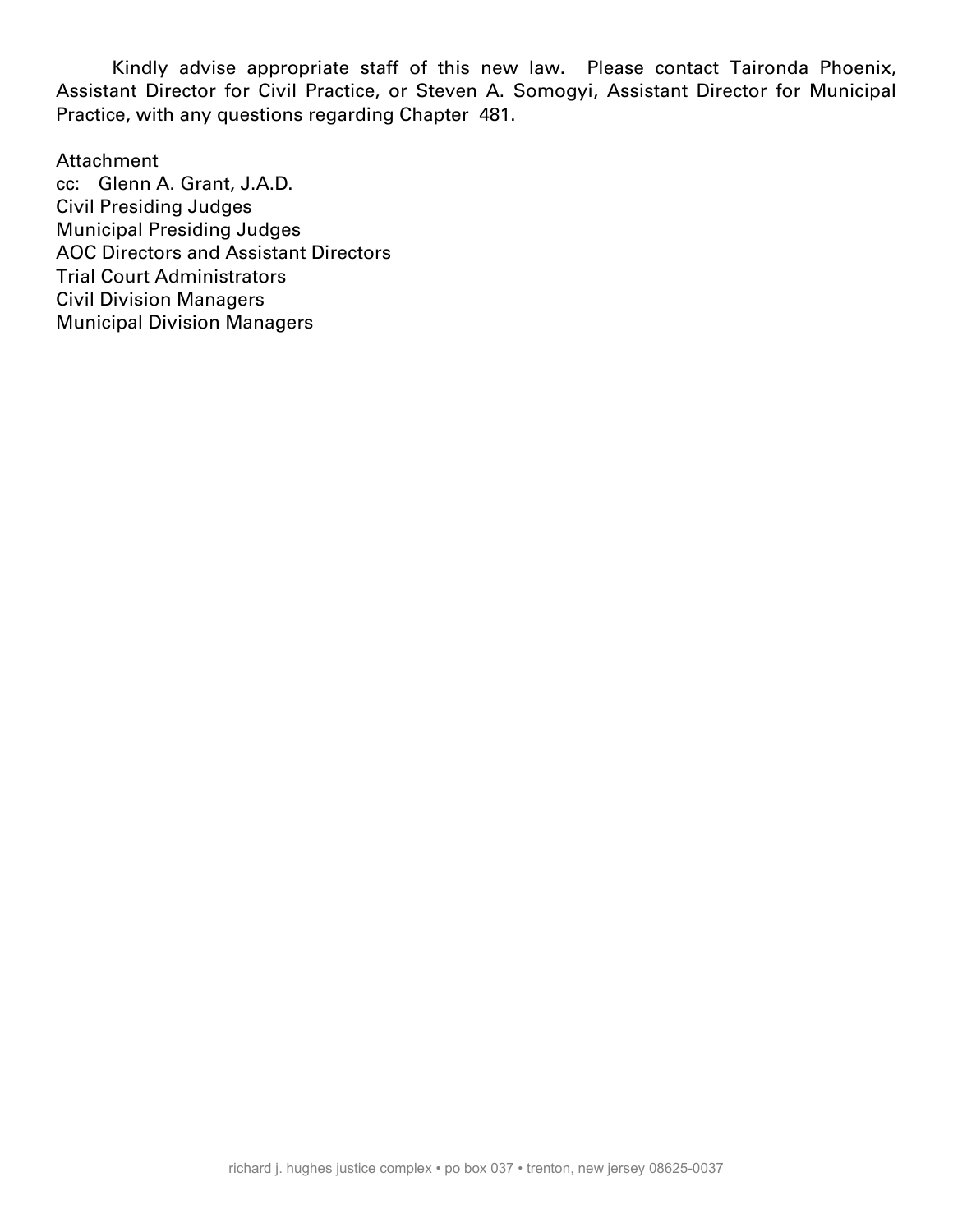## **ASSEMBLY, No. 4260 STATE OF NEW JERSEY 218th LEGISLATURE**

INTRODUCED JUNE 25, 2018

**Sponsored by: Assemblywoman BRITNEE N. TIMBERLAKE District 34 (Essex and Passaic) Assemblyman THOMAS P. GIBLIN District 34 (Essex and Passaic) Assemblywoman CLEOPATRA G. TUCKER District 28 (Essex) Assemblyman RALPH R. CAPUTO District 28 (Essex) Senator NELLIE POU District 35 (Bergen and Passaic) Senator NICHOLAS P. SCUTARI District 22 (Middlesex, Somerset and Union)**

**Co-Sponsored by: Assemblywomen Jasey, McKnight, Lopez, Senators Cunningham and Gill**

**SYNOPSIS** HЕ Prohibits sale of certain toy guns and imitation firearms. **CURRENT VERSION OF TEXT**  As introduced.

**(Sponsorship Updated As Of: 1/14/2020)**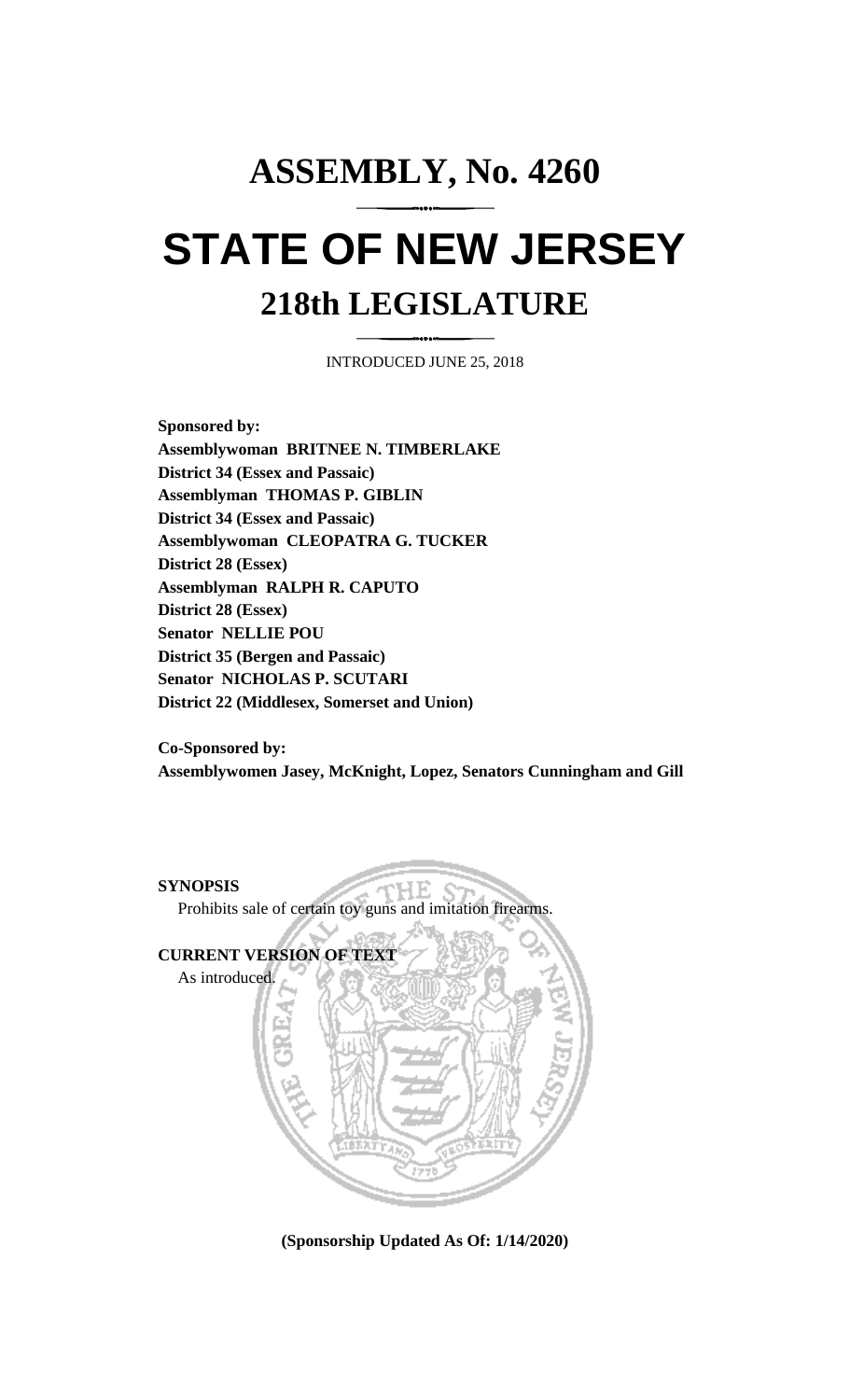## **A4260** TIMBERLAKE, GIBLIN

 **AN ACT** concerning the sale of certain imitation firearms and supplementing Title 56 of the Revised Statutes. **BE IT ENACTED** *by the Senate and General Assembly of the State of New Jersey:* 1. a. As used in this section: "Toy gun" means a facsimile or reproduction of a firearm that is marketed as a product intended for children or is substantially similar in appearance, size, and shape to a genuine firearm. b. A person shall not sell, transfer, or assign a toy gun or imitation firearm as defined in subsection v. of N.J.S.2C:39-1 unless it is: (1) a color other than black, blue, silver, or aluminum; (2) marked with a non-removable orange stripe that is at least one inch in width and runs the entire length of the barrel on each side of the barrel; and (3) equipped with a barrel at least one inch in diameter that is closed at a distance of at least one-half inch from the front end of the barrel with the same material from which the toy gun or imitation firearm is made; or (4) is regulated under and conforms with the provisions of 15 CFR 272.1 et seq. c. The provisions of this section shall not apply to the sale of theatrical firearms for which a permit is issued by the Superintendent of the New Jersey State Police. The provisions of paragraph (3) of subsection b. of this section shall not apply to water guns. d. A person who violates this act shall be subject to a penalty of not more than \$500 for the first offense and not more than \$1,000 for each subsequent offense, to be collected in a civil action by a summary proceeding under the "Penalty Enforcement Law of 1999," P.L.1999, c.274 (C.2A:58-10 et seq.). 2. The Director of the Division of Consumer Affairs in the Department of Law and Public Safety shall adopt rules and regulations pursuant to the "Administrative Procedure Act," P.L.1968, c.410 (C.52:14B-1 et seq.) to effectuate the provisions of this act. 3. This act shall take effect immediately. STATEMENT This bill prohibits the sale of toy guns and imitation firearms that appear to be genuine firearms. An "imitation firearm" is defined in New Jersey's firearm statutes as an object or device that is reasonably capable of being mistaken for a firearm. The bill defines "toy gun" as